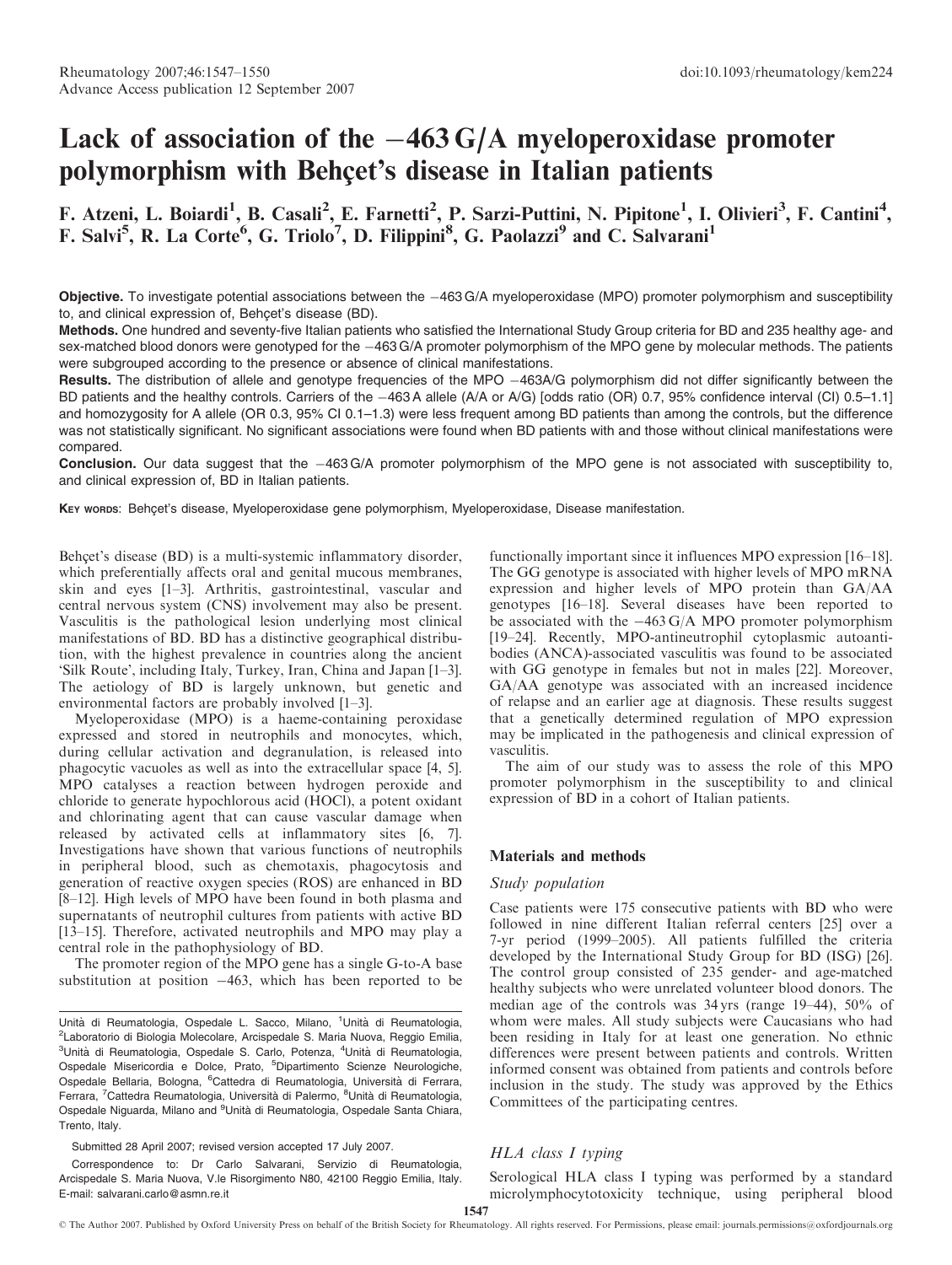TABLE 1. Demographic and clinical features of 175 Italian patients with Behcet's disease

|                                            | Number      | Percentage |
|--------------------------------------------|-------------|------------|
| Female/Male                                | 80/95       | 45.7/54.3  |
| Mean age at disease onset $\pm$ s.p. (yrs) | $30 \pm 12$ |            |
| Mean disease duration (yrs)                | $11 + 8$    |            |
| Oral ulcers                                | 175         | 100        |
| Cutaneous lesions                          | 146         | 83.4       |
| Papulopustular lesions                     | 94          | 53.7       |
| Erythema nodosum                           | 75          | 42.9       |
| Genital ulcers                             | 109         | 62.3       |
| Epididymitis                               | 12          | 6.9        |
| Eye lesions                                | 98          | 56.0       |
| Anterior uveitis                           | 54          | 30.9       |
| Posterior uveitis and retinal vasculitis   | 77          | 44.0       |
| Arthritis                                  | 75          | 42.9       |
| Central nervous system involvement         | 30          | 17.1       |
| Venous thrombosis <sup>a</sup>             | 48          | 27.4       |
| Deep venous thrombosis                     | 33          | 18.9       |
| Positive pathergy test <sup>b</sup>        | 41/102      | 40.2       |
| $HLA-B51c$                                 | 95/151      | 62.9       |

<sup>a</sup>Subcutaneous thrombophlebitis  $+$  deep vein thrombosis.

<sup>b</sup>Pathergy test was performed on 102 patients

c HLA-B51 was performed on 151 patients.

lymphocytes [27]. Out of the 175 Italian patients with BD, 151 were typed for HLA-B51 allele.

# DNA extraction and genotyping

DNA was extracted from peripheral blood leucocytes using phenol/chloroform method, according to standard procedures [28]. Polymorphisms were detected by using RFLP-PCR analysis as described by London et al. [21]. A 350-bp DNA fragment was amplified using forward primer MPOF (5'-CGG TAT AGG CAC ACA ATG GTG AG-3') and reverse primer MPOR (5'-GCA ATG GTT CAA GCGATT CTT C-3').

PCR amplification was performed in  $25 \mu l$  reaction containing  $100 \mu M$  of each dNTP, 20 pmol each primer, 1 unit Taq polymerase. Amplification profile was as follows:

- $\bullet$  initial denaturation 95°C for 2 min;
- 35 cycles of:  $94^{\circ}$ C for 30 s,  $62^{\circ}$ C for 30 s,  $72^{\circ}$ C for 30 s;
- final extension at  $72^{\circ}$ C for 3 min.

PCR products were digested with the restriction enzyme AciI. This enzyme can reveal the presence of an A or G nucleotide at the 463 position. Electrophoresis analysis of digested PCR products was performed in 2% agarose gel stained with ethidium bromide  $(0.5 \,\mu\text{g/ml})$  to show patterns for the three genotypes: 169, 120 and 61 bp fragments for the homozygous wild-type  $(-463GG)$ ; 289, 169, 120 and 61 bp fragments for the heterozygous type  $(-463AG)$ ; and 289 and 61 bp fragments for the homozygous mutant type.

#### Statistical analysis

Statistical analysis was performed using SPSS statistical package (SPSS Inc., Chicago, IL, USA). The frequencies of the alleles and genotypes among the case patients and control group were compared by chi-squared test. Odds ratios (ORs) were calculated together with their 95% confidence intervals (95% CIs). We performed a power calculation for an unmatched case-control study and estimated relative risk using Power and Sample Size Calculation version 2.1.31 software.

#### Results

The demographic and clinical characteristics of the 175 Italian patients with BD are reported in Table 1.

The allele and genotype frequencies of the  $-463GA$  MPO promoter polymorphism in BD patients and in the control group

TABLE 2. Frequencies of alleles, genotypes and carriage rates of MPO polymorphism in patients with Behcet's disease and controls

|                                     | Behcet's disease<br>$(n=175)$                 | Controls<br>$(n=235)$                           | P     | OR (95% CI)    |
|-------------------------------------|-----------------------------------------------|-------------------------------------------------|-------|----------------|
| Allele<br>A<br>G                    | 71/350 (20.3)<br>279/350 (79.7)               | 120/470 (25.5)<br>350/470 (74.5)                | 0.08  | $0.7(0.5-1.0)$ |
| Genotypes<br>A/A<br>A/G<br>G/G      | 3/175(1.7)<br>65/175 (37.1)<br>107/175 (61.1) | 11/235 (4.7)<br>98/235 (41.7)<br>126/235 (53.6) | 0.128 |                |
| Carriage rate<br>$A/A + A/G$<br>G/G | 68/175 (38.9)<br>107/175 (61.1)               | 109/235 (46.4)<br>126/235 (53.6)                | 0.13  | $0.7(0.5-1.1)$ |
| $A/G + G/G$<br>A/A                  | 172/175 (98.3)<br>3/175(1.7)                  | 224/235 (95.3)<br>11/235 (4.7)                  | 0.17  | $0.3(0.1-1.3)$ |

are shown in Table 2. The distribution of the MPO-G/A genotype did not differ significantly between BD patients and the controls, although the GG genotype was more frequent in BD patients as compared with the controls (61.1 vs 53.6%, respectively).

Allele G frequency was similar in BD patients and controls (79.7 vs 74.5%, respectively). Carriers of the A allele (AA or AG) were less frequent among the BD patients than among the controls (OR 0.7,  $95\%$  CI 0.5–1.1). Homozygosity for the A allele was also less frequent in BD patients than in controls (OR 0.3, 95% CI 0.1–1.3). However, these differences were not statistically significant.

Given the sample sizes (175 patients with BD and 235 controls) and the allele frequencies of the polymorphism examined, we can conclude with 80% certainty that there is a genetic relative risk of 1.53 for BD in carriers of the 463GA MPO promoter polymorphism.

Since a study [22] has shown that the influence of the MPO-G/ A polymorphism could be gender-specific, we compared the influence of MPO genotype in BD females and BD males. No influence of gender was observed (data not shown). We confirmed that in either BD females and BD males there was no association with the MPO-G/A polymorphism.

The associations between the  $-463GA$  MPO polymorphism and the clinical manifestations of BD defined in Table 1 were evaluated in the 175 BD patients, comparing patients with and without manifestations. No significant associations were found (data not shown). Carriers of the A allele (AA or AG) were less frequent in BD patients with anterior uveitis than in those without (29.6 *vs* 43.0%), but the difference was not statistically significant.

# **Discussion**

BD is a polygenic disease in which multiple genetic factors, in combination with environmental risk factors such as infectious agents, are probably of importance in determining disease susceptibility and clinical expression [1–3]. Although the strongest genetic association identified in BD has been with HLA-B51 and MICA-A6 alleles [1–3, 29], recent studies have found that R/G 241 polymorphism of ICAM-1 gene [30], Glu/Asp 298 polymorphism of eNOS gene [31] and  $-634 \text{ C/G}$  polymorphism of VEGF gene [32] are associated with BD susceptibility in the Italian population.

Vasculitis is the pathological lesion underlying most of the clinical findings of BD. In one immunopathological study, Kobayashi et al. [33] showed that the predominant lesion in vasculo-Behcet's is a neutrophilic vasculitis involving the vasa vasorum. Further, these authors showed that neutrophils and endothelial cells of the vasa vasorum are activated. Several studies have found that patients with BD have increased plasma MPO activity, reflecting neutrophil activation [13–15]. Yazici et al. [13]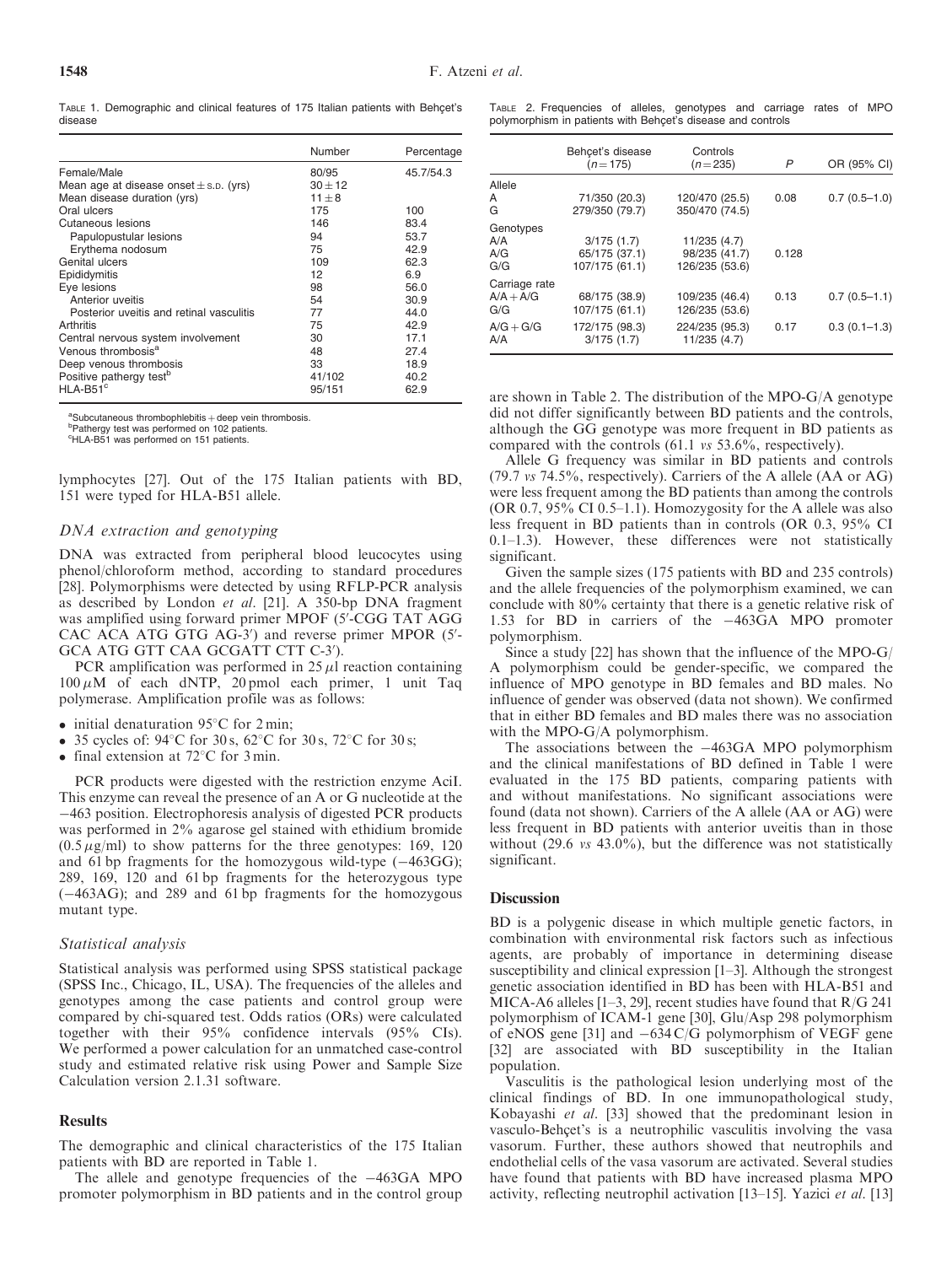found strong positive correlations between MPO, erythrocyte sedimentation rate and C-reactive protein levels in patients with BD, suggesting the presence of a relationship between the extent of inflammation and neutrophil activation. Several investigations have shown in BD patients an increased ROS production by neutrophils [9–12] and a decreased superoxide scavenging activity in both neutrophils and plasma [34–38]. Therefore, a disrupted oxidant/antioxidant equilibrium may play an important role in tissue injury and in the inflammatory reaction in BD. Recently, Yazici et al. [13] showed that the neutrophil–MPO–HOCL system oxidizes plasma proteins in patients with BD. Further, these authors showed that patients with active disease had significantly higher plasma levels of MPO and advanced oxidation protein products (AOPP), which is one of the products of MPO-mediated protein oxidation, compared with patients with inactive disease and healthy controls [13]. MPO may determine vascular damage by several mechanisms. MPO has been shown to activate metalloproteinase and catalytically consume endothelium-derived NO by reducing its bioavailability and impairing its vasodilatory and antiinflammatory functions [6]. Endothelial dysfunction evaluated by endothelium-dependent vasodilation occurs in BD patients [39]. Furthermore, NO production was found to be decreased in patients with active disease compared with the inactive period and the control group [39]. Taken together, these observations indicate that neutrophil activation and MPO may have an important role in the pathogenesis of vascular lesions in BD.

A functional promoter polymorphism has been identified in the promoter region of the MPO gene, consisting of a G to A substitution. The  $-463 \text{ G/A}$  polymorphism is situated within an Alu-encoded hormone response element and creates a SP1 site in the G allele promoter, and an oestrogen receptor- $\alpha$  binding site in the A promoter. The GG genotype is associated with a 2- to 3-fold higher expression of MPO messenger RNA and protein expression than GA/AA genotypes [16–18].

The high-expression GG genotype has been associated with an increased risk of Alzheimer's disease [19], multiple sclerosis [40], while the low-expression genotypes (AG and AA) have a protective role in coronary artery disease [23, 41, 42].

A genetically determined regulation of MPO expression may be implicated in the pathogenesis and clinical expression of vasculitis. The studies that have evaluated the association between MPO promoter polymorphism and vasculitis have reported discordant results. Reynolds et al. [22] observed that MPO-ANCA-associated vasculitis was associated with GG genotype in females but not in males. Moreover, GA/AA genotype was associated with an increased incidence of relapse and an earlier age at diagnosis. We recently found that subjects homozygous for the allele G have an increased risk of developing GCA [43]. The results of these two studies suggest that a genetically determined up-regulation of MPO expression may predispose to the development of vasculitis. However, in contrast to the findings of Reynolds et al. [22], no associations were observed in the study of Fiebeler *et al.* [44] between the MPO promoter polymorphism and MPO-ANCA-associated vasculitis.

One of the most important causes of failure to replicate findings in genetic association studies of vasculitis is the inadequacy of sample sizes. The number of patients with MPO-ANCA-associated vasculitis studied by Reynolds et al. [22] and by Fiebeler et al. [44] were 50 and 48 patients, respectively.

In this study, we evaluated the  $-463 \text{ G/A}$  polymorphism in an ethnically homogeneous and large group of Italian patients with BD. Although carriers of, and homyoygosity for, the A allele were less frequent among the BD patients than among the controls, suggesting that a genetically determined reduced activity of MPO might be protective against the development of BD, the differences were not statistically significant. However, multicentre collaborations to recruit an adequate number of patients are required.

A second aim of this study was to determine whether this MPO polymorphism might be associated with the clinical expression of BD in our cohort of Italian patients.

However, when patients with and without manifestations were compared, no associations were found, although our study is probably not sufficiently powered to detect significant associations between this MPO polymorphism and clinical manifestations.

In conclusion, we did not find any association between the 463 G/A MPO promoter polymorphism and susceptibility to, and clinical expression of, BD. These results do not support the hypothesis that a genetically determined regulation of MPO expression may predispose to the development and clinical expression of this vasculitis in Italian patients. Further, larger studies are required to confirm our findings in other populations.

The authors have declared no conflicts of interest.

### Rheumatology key message

 $\bullet$  463 G/A promoter polymorphism of the MPO gene may not predispose to the development and clinical expression of Behcet's disease in Italian patients.

#### References

- 1 Sakane T, Takeno M, Suzuki N, Inaba G. Behçet's disease. N Engl J Med 1999;341:1284–91.
- 2 Direskeneli H. Behcet's disease: infectious aetiology, new autoantigens, and HLA-B51. Ann Rheum Dis 2001;60:996–1002.
- 3 Yurdakul S, Hamuryudan V, Yazici H. Behçet syndrome. Curr Opin Rheumatol 2004;16:38–42.
- 4 Winterbourn CC, Vissers MC, Kettle AJ. Myeloperoxidase. Curr Opin Hematol 2000;7:53–8.
- 5 Klebanoff SJ. Oxygen metabolism and the toxic properties of phagocytes. Ann Intern Med 1980:93:480-9
- 6 Lau D, Baldus S. Myeloperoxidase and its contributory role in inflammatory vascular disease. Pharmacol Ther 2006;111:16–26.
- 7 Hoy A, Leininger-Muller B, Kutter D, Siest G, Visvikis S. Growing significance of myeloperoxidase in non-infectious diseases. Clin Chem Lab Med 2002;40:2–8.
- 8 Tuzun B, Tuzun Y, Yurdakul S, Hamuryudan V, Yazici H, Ozyazgan Y. Neutrophil chemotaxis in Behcet's syndrome. Ann Rheum Dis 1999;58:658.
- 9 Niwa Y, Miyake S, Sakane T, Shingu M, Yokoyama M. Auto-oxidative damage in Behcet's disease–endothelial cell damage following the elevated oxygen radicals generated by stimulated neutrophils. Clin Exp Immunol 1982;49:247–55.
- 10 Pronai L, Ichikawa Y, Nakazawa H, Arimori S. Enhanced superoxide generation and the decreased superoxide scavenging activity of peripheral blood leukocytes in Behcet's disease–effects of colchicine. Clin Exp Rheumatol 1991;9:227-33.
- 11 Mege JL, Dilsen N, Sanguedolce V et al. Overproduction of monocyte derived tumor necrosis factor alpha, interleukin (IL) 6, IL-8 and increased neutrophil superoxide generation in Behçet's disease. A comparative study with familial Mediterranean fever and healthy subjects. J Rheumatol 1993;20:1544–9.
- 12 Dogan P, Tanrikulu G, Soyuer U, Kose K. Oxidative enzymes of polymorphonuclear leucocytes and plasma fibrinogen, ceruloplasmin, and copper levels in Behçet's disease. Clin Biochem 1994;27:413–8.
- 13 Yazici C, Kose K, Calis M, Demir M, Kirnap M, Ates F. Increased advanced oxidation protein products in Behcet's disease: a new activity marker? Br J Dermatol 2004;151:105–11.
- 14 Triolo G, Accardo-Palumbo A, Triolo G, Carbone MC, Ferrante A, Giardina E. Enhancement of endothelial cell E-selectin expression by sera from patients with active Behcet's disease: moderate correlation with anti-endothelial cell antibodies and serum myeloperoxidase levels. Clin Immunol 1999;91:330–7.
- 15 Accardo-Palumbo A, Triolo G, Carbone MC et al. Polymorphonuclear leukocyte myeloperoxidase levels in patients with Behçet's disease. Clin Exp Rheumatol 2000;18:495–8.
- 16 Rutgers A, Heeringa P, Giesen JE, Theunissen RT, Jacobs H, Tervaert JW. Neutrophil myeloperoxidase activity and the influence of two single-nucleotide promoter polymorphisms. Br J Haematol 2003;123:536–8.
- 17 Reynolds WF, Chang E, Douer D, Ball ED, Kanda V. An allelic association implicates myeloperoxidase in the etiology of acute promyelocytic leukemia. Blood 1997;90:2730–7.
- 18 Piedrafita FJ, Molander RB, Vansant G, Orlova EA, Pfahl M, Reynolds WF. An Alu element in the myeloperoxidase promoter contains a composite SP1-thyroid hormone-retinoic acid response element. J Biol Chem 1996;271:14412–20.
- 19 Reynolds WF, Rhees J. Maciejewski D et al. Myeloperoxidase polymorphism is associated with gender specific risk for Alzheimer's disease. Exp Neurol 1999;155:31–41.